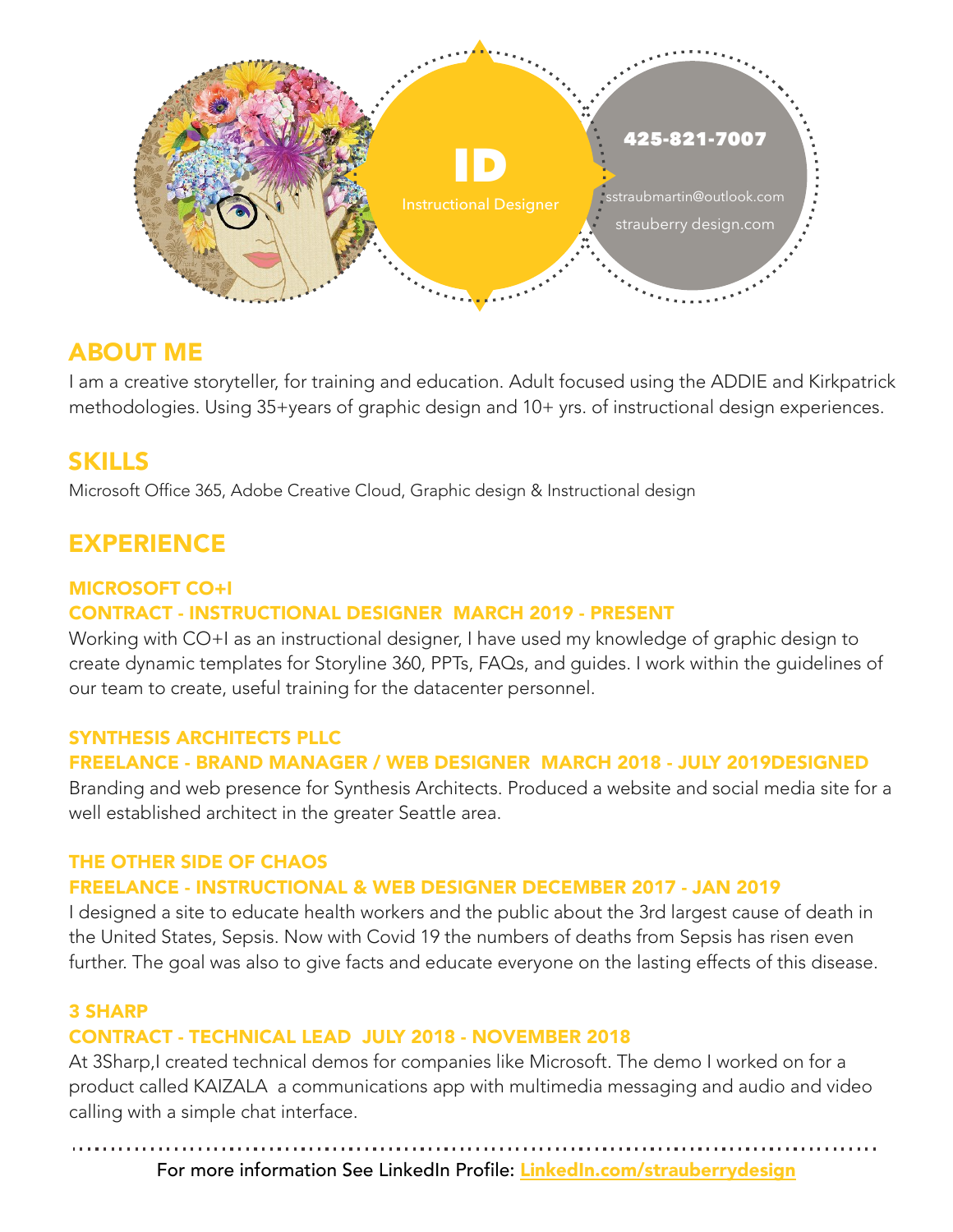## MICROSOFT C+E CONTRACT - INSTRUCTIONAL DESIGNER APRIL 2018 - JULY 2018

PMM Onboarding creating web-based training for multiple communities within the Cloud and Enterprise umbrella.

## T-MOBILE TECHNOLOGY SHARED SERVICES CONTRACT - INSTRUCTIONAL DESIGNER JULY 2017 - DEC 2017

Worked with the corporate team, as a Sr. Instructional Designer. I assisted in the design and development of multiple initiatives throughout the Technology Shared Service Department: Security Week, Python for engineers etc.

#### BELLEVUE COLLAGE CONTINUING EDUCATION - GRAPHIC DESIGN CERTIFICATE INSTRUCTOR - MAY 2009 - APRIL 2017

As an instructor for the Graphic Design Certificate program, I rose to the challenges of creating the curriculum for both the classes I taught and, created for other instructors lead curriculum for the program. The core classes I designed were training modules designed to help students with design skills, portfolio presentation, interview skills, and job/client procurement.

#### MICROSOFT

#### CONTRACT - PROGRAM DESIGN DECEMBER 2016-JANUARY 2017

Aided in program design to integrate Office 365 to two LMS Systems for school districts nationwide.

## T-MOBILE SALES OPERATIONS EXCELLENCE TEAM CONTRACT - INSTRUCTIONAL DESIGNER JAN 2016 - APRIL 2016

Worked with the corporate team, as a Sr. Instructional Designer I assisted in the design and development of systems and services training content for frontline sales associates. Teams including TMO branded teams, national and specialty retailers.

#### MICROSOFT

#### CONTRACT - INSTRUCTIONAL DESIGNER MULTIPLE ROLES TECHNICAL WRITER - PROGRAM AND EVENTS TEAM AUGUST 2013 – SEPTEMEBR 2015

As a creative team player, I contributed to the organization, and design of an all-inclusive guidebook for the retail in-store position of CDS (Community Development Specialist).

## SR. INSTRUCTIONAL DESIGNER - YOUTHSPARK LIVE JUL 2015 – AUG 2015

Working with the corporate team, I assisted in the revamp of an existing program by creating a catalog of activities, workshops, and panel discussions designed to inspire young people around the world to embrace technology in their career of choice. Through strategic planning, assessment of existing materials, gap analysis, structure of events, and timing I generated a procedural manual for the facilitators on the use of the new materials that they would be receiving. Additionally, I organized with internal teams to determine the types of activities that would encompass the two-day events. Culminating in the creation of the guidance and workshops for the event.

## SENIOR INSTRUCTIONAL DESIGNER WITH A&O TEAM MAY 2015 – JULY 2015

Working with Advertising and Online team, I spearheaded the organization of new onboarding training. I created timelines, assessed needs, performed gap analysis, and branding.

## For more information See LinkedIn Profile: [LinkedIn.com/strauberrydesign](http://LinkedIn.com/strauberrydesign)